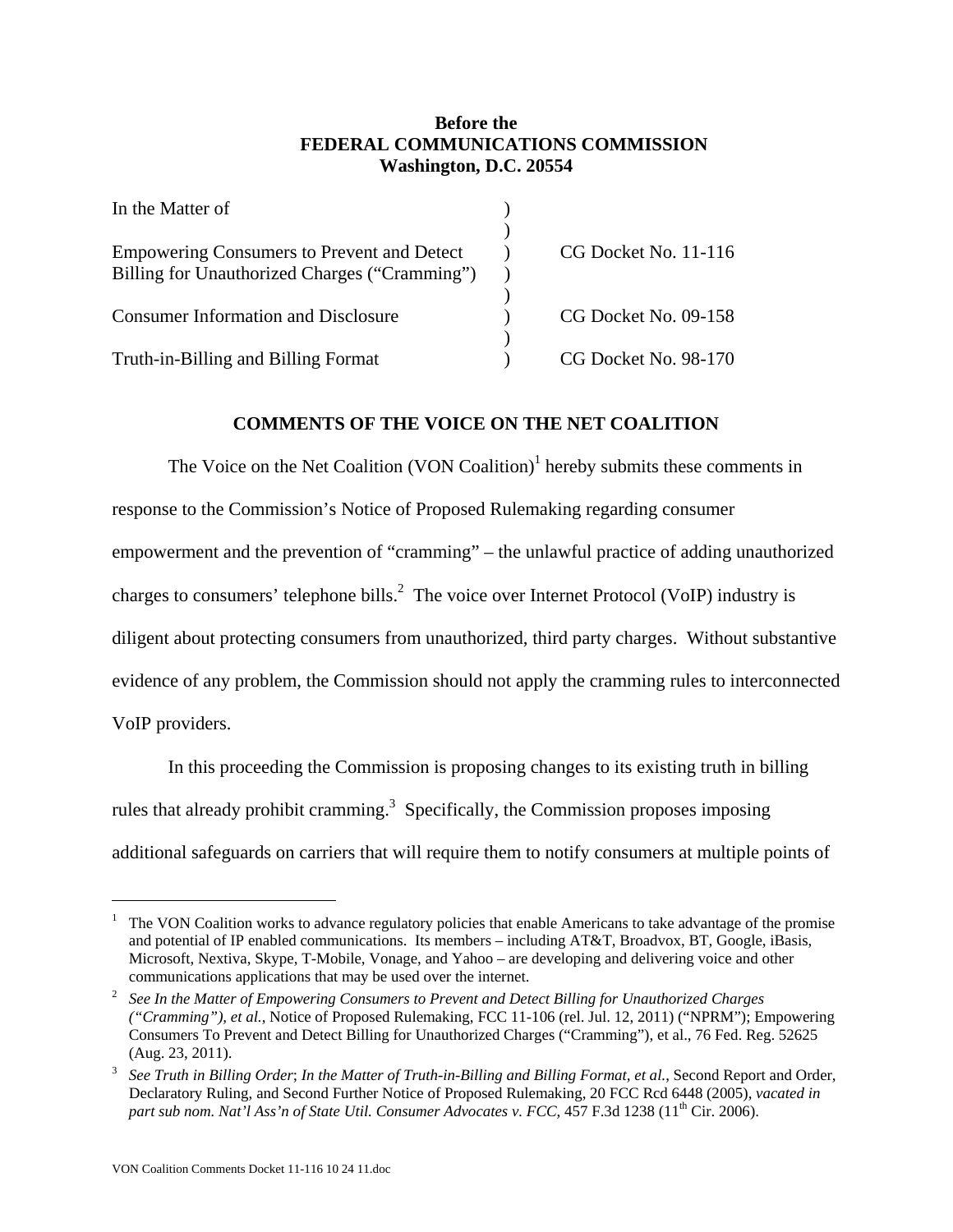any option to block third-party charges from their telephone bills, to place charges from thirdparties in a separate section of the bill and to disclose the Commission's contact information for filing complaints.<sup>4</sup> The Commission also asks whether any of the rules proposed in the NPRM should apply to providers of interconnected VoIP.<sup>5</sup>

#### **DISCUSSION**

There is no evidence or examples stated in the NPRM that providers of interconnected VoIP have placed on unauthorized charges on consumers' bills. According to the Commission, VoIP cases make up 0-2% of all cramming complaints.  $\delta$  No billing complaints related to interconnected VoIP appear on the Commission's most recent Report of Informal Consumer Inquiries and Complaints.<sup>7</sup> And the NPRM does not present any information that would warrant extending the proposed rules to interconnected VoIP services.<sup>8</sup> This evidence reflects the efforts of VoIP service providers to bill only those charges that have been authorized by their customers and to provide full disclosure of such charges. The FCC should not burden the VoIP industry with cramming-related obligations or any new regulations where cramming or other billing issues have not been shown to exist.

 $\overline{a}$ 

<sup>4</sup> *See* NPRM at ¶ 3.

*Id.* at **[69.**]

<sup>6</sup> *See* Joel Gurin, *Unauthorized Fees: What's Hiding in Your Phone Bill?*, Official FCC Blog, Jul. 12, 2011, *available at* http://www.fcc.gov/blog/unauthorized-fees-whats-hiding-your-phone-bill. VoIP cases make-up only zero to two percent of all cramming complaints. Presumably the number is small enough that the Commission does not independently identify the number or percentage of complaints by VoIP customers, instead lumping VoIP into a category identified as "other." *Id.*

<sup>7</sup> *See* Report of Informal Consumer Inquiries and Complaints; Fourth Quarter, Calendar Year 2010 (rel. Aug. 15, 2011), *available at* http://transition.fcc.gov/Daily\_Releases/Daily\_Business/2011/db0815/DOC-309057A1.pdf. 8

*See* NPRM at ¶ 69.